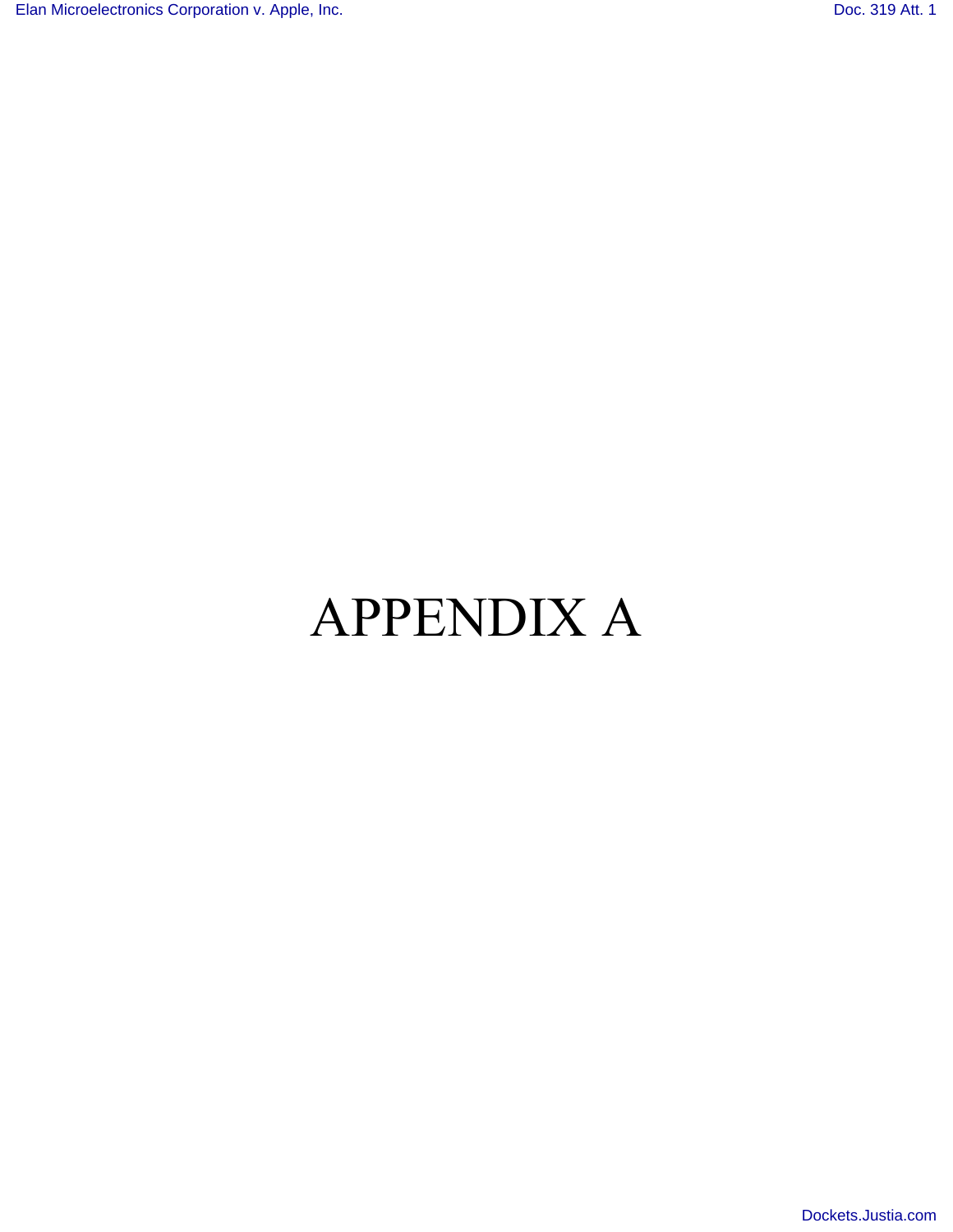Topics relating to Apple's claims only Topics relating to Elan's claims or both parties'claims

Topics that are completely redundant to ITC topics and Elan will not be producing a witness

| Apple NDCA 30(b)(6) Topics At Issue                                                                                                                                                           | <b>Similar or Redundant Apple ITC</b><br>$30(b)(6)$ Topics                                                                                                                                                                                                                                                                                                                                                                                                                                                                                                                                                                                                                          | <b>Elan Witnesses</b><br><b>Already</b><br><b>Testified in</b><br>California | <b>Whether Elan Will</b><br><b>Produce Witness For</b><br><b>This Topic</b>                             |
|-----------------------------------------------------------------------------------------------------------------------------------------------------------------------------------------------|-------------------------------------------------------------------------------------------------------------------------------------------------------------------------------------------------------------------------------------------------------------------------------------------------------------------------------------------------------------------------------------------------------------------------------------------------------------------------------------------------------------------------------------------------------------------------------------------------------------------------------------------------------------------------------------|------------------------------------------------------------------------------|---------------------------------------------------------------------------------------------------------|
| 1. The design, development, structure,<br>function, and operation of Elan<br>Touchpads or touchscreens that have<br>been sold or offered for sale in, or<br>imported into, the United States. | Apple 2nd 30(b)(6) Notice Topic 4:<br>The research, design, development,<br>implementation, and testing of any Elan<br><i>product or technology</i> (including, but not<br>limited to, any product, apparatus, method,<br>invention, system, service, prototype,<br>drawing, design, schematic, invention,<br>embodiment or item) allegedly covered by<br>the '352 Patent, including, but not limited<br>to, the identity of each person who<br>participated in or has knowledge of the<br>research, design, development,<br>implementation, and testing; and the<br>identity, name, design, features, function,<br>structure, and operation of any such<br>products or technology. | Mr. Maco Tang<br>on November 22,<br>2011                                     | Yes; relates to Apple<br>claims<br>Elan designee: Mr. Eric<br>Yang (possibly one<br>additional witness) |
| 2. The sales and marketing of Elan<br>Touchpads or touchscreens that have<br>been sold or offered for sale in, or<br>imported into, the United States, including                              | Apple 2nd 30(b)(6) Notice Topic 6:<br>Any attempts by Elan, persons employed by<br>Elan, or persons acting on behalf of Elan to<br>market, sell, or otherwise commercialize                                                                                                                                                                                                                                                                                                                                                                                                                                                                                                         | Mr. Ian Chung,<br>Nov 15-16, 2010                                            | Yes; relates to Apple<br>claims<br>Elan designee: Mr. Ian<br>Chung (possibly one)                       |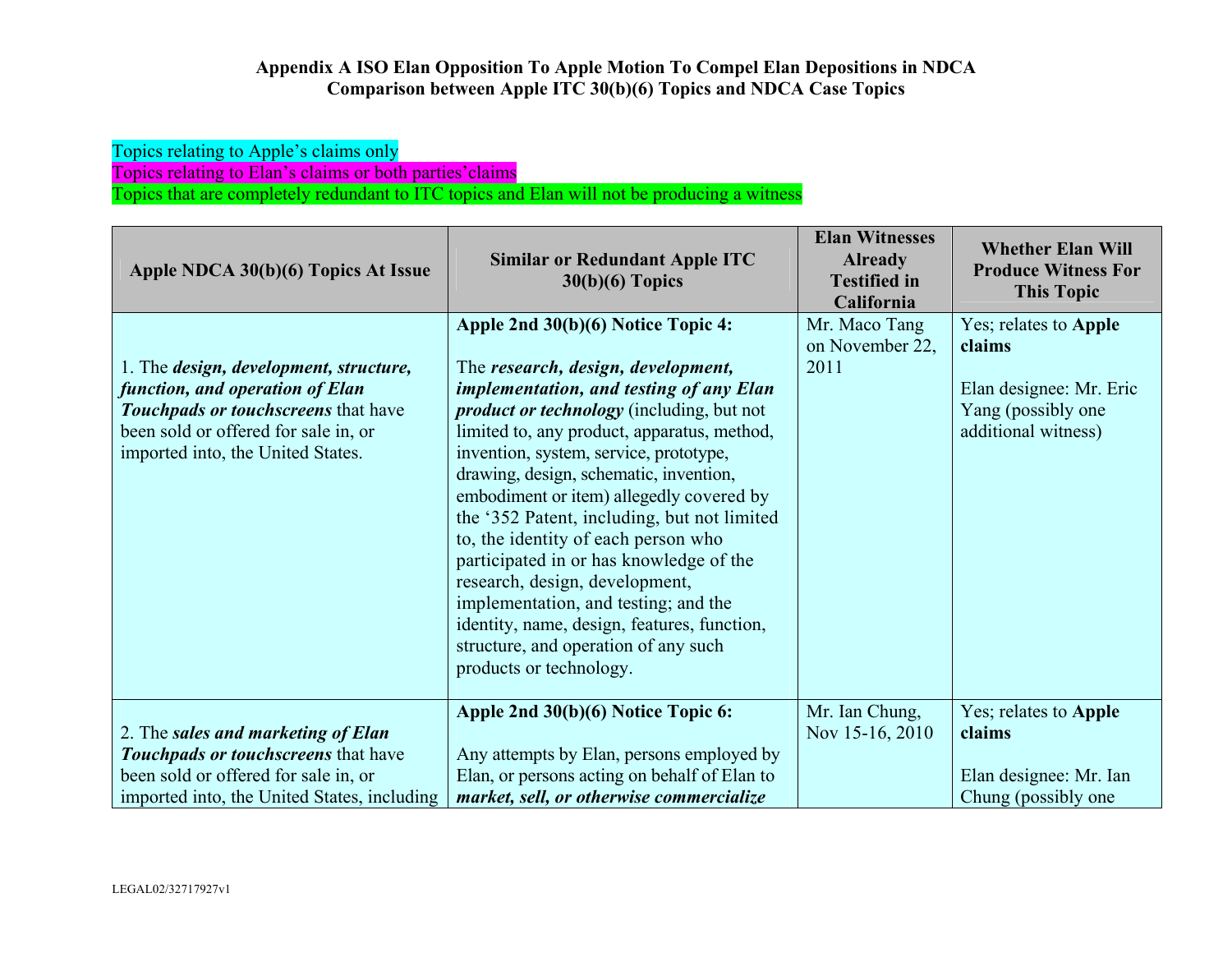| Apple NDCA 30(b)(6) Topics At Issue                                                                                                                                                                                                                            | <b>Similar or Redundant Apple ITC</b><br>$30(b)(6)$ Topics                                                                                                                                                                                                                                                                                                                                                                                                           | <b>Elan Witnesses</b><br><b>Already</b><br><b>Testified</b> in<br>California | <b>Whether Elan Will</b><br><b>Produce Witness For</b><br><b>This Topic</b>                                |
|----------------------------------------------------------------------------------------------------------------------------------------------------------------------------------------------------------------------------------------------------------------|----------------------------------------------------------------------------------------------------------------------------------------------------------------------------------------------------------------------------------------------------------------------------------------------------------------------------------------------------------------------------------------------------------------------------------------------------------------------|------------------------------------------------------------------------------|------------------------------------------------------------------------------------------------------------|
| without limitation, all efforts to sell,<br>market or promote the inclusion or use of<br>Elan Touchpads or touchscreens in<br>products sold, offered for sale, imported,<br>or intended for sale, offer for sale,<br>importation or use in the United States.  | any product or prototype covered by the<br>'352 Patent including, but not limited to, the<br>first demonstration of such product, the first<br>use of such product, the first sale or offer to<br>sell or license of such product, the date(s)<br>when Elan began marketing, offering for<br>sale, or selling such product or prototype,<br>the identity of each person involved in such<br>marketing or selling, and Documents<br>relating to any of the foregoing. |                                                                              | additional witness)                                                                                        |
| 3. Elan's communications and contacts<br>with third parties relating to the actual or<br>potential supply or inclusion of Elan<br>Touchpads or touchscreens in products<br>that have been sold or offered for sale in,<br>or imported into, the United States. | Apple 2nd 30(b)(6) Notice Topic 6 (see<br>above)                                                                                                                                                                                                                                                                                                                                                                                                                     | Mr. Ian Chung,<br>Nov 15-16, 2010.                                           | Yes; relates to Apple<br>claims<br>Elan designee: Mr. Ian<br>Chung (possibly one<br>additional witness)    |
| 4. The transfer or acquisition of rights to<br>or in US Patent No. 5,825,352, including<br>without limitation, all agreements by or<br>between Logitech, Inc., K-Tech Devices<br>Corp., Elantech Devices Corp. and/or<br>Elan.                                 | Apple 2nd 30(b)(6) Notice Topic 7:<br>7. The facts and circumstances<br>concerning Elan's acquisition of the '352<br><b>Patent</b>                                                                                                                                                                                                                                                                                                                                   | Mr. Wayne<br>Chang, Nov 15<br>and 16, 2010                                   | <b>No.</b> This Topic is<br>completely redundant to<br>the testimonies already<br>taken in the ITC Action. |
| 5. The merger or acquisition of K-Tech<br>Devices Corp. with or by Elantech                                                                                                                                                                                    | Apple 2nd 30(b)(6) Notice Topic 7:<br>7. The facts and circumstances concerning                                                                                                                                                                                                                                                                                                                                                                                      | Mr. Wayne<br>Chang, Nov 15<br>and 16, 2010                                   | No. This Topic is<br>completely redundant to<br>the testimonies already                                    |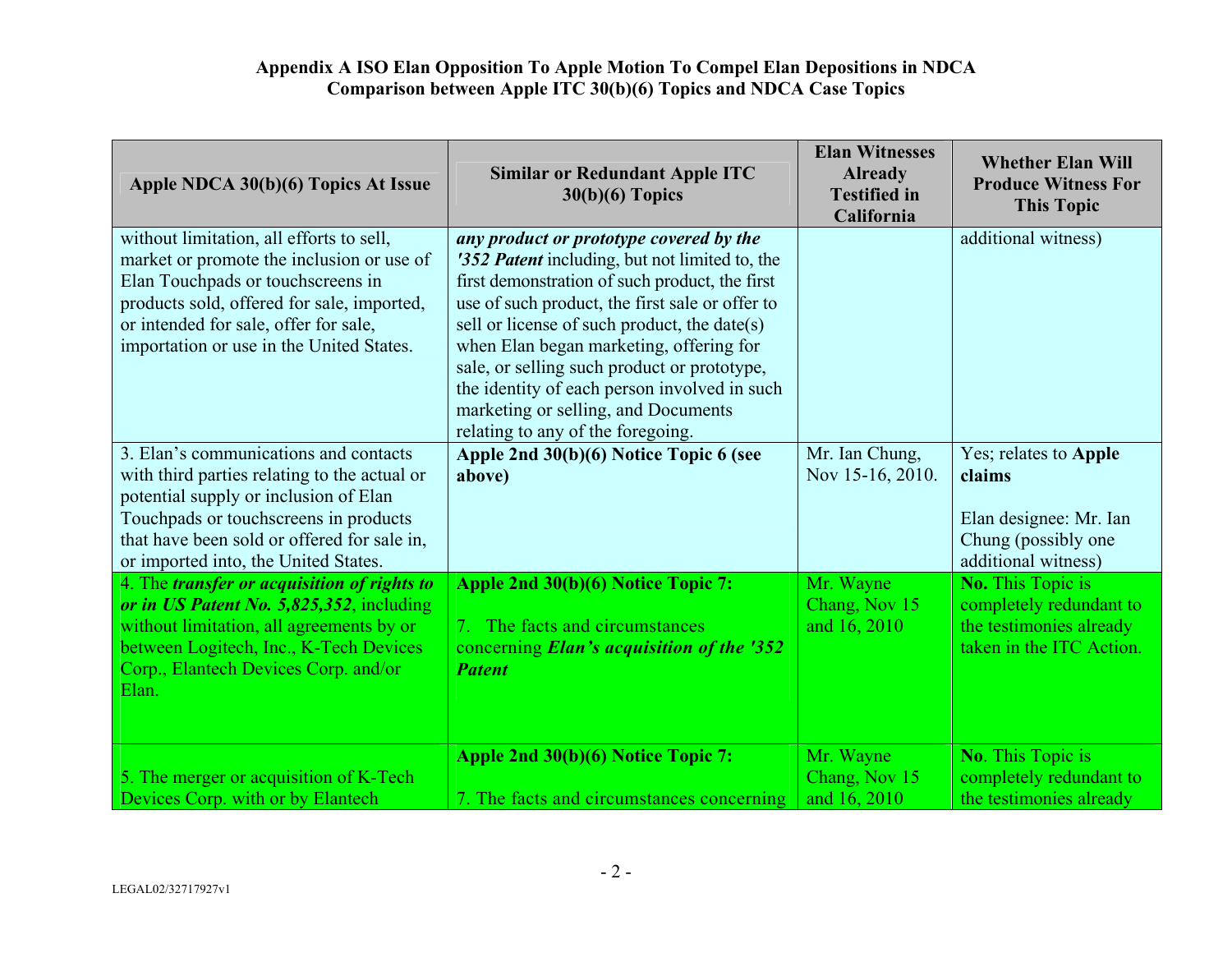| Apple NDCA 30(b)(6) Topics At Issue                                                                                                                                                                                                                                                                                                                                                                                                                                                      | <b>Similar or Redundant Apple ITC</b><br>$30(b)(6)$ Topics                                                                                                                                                                                                                                                                                                                                                                                                                                                                 | <b>Elan Witnesses</b><br><b>Already</b><br><b>Testified in</b><br>California | <b>Whether Elan Will</b><br><b>Produce Witness For</b><br><b>This Topic</b>                                                                                                                                                                                        |
|------------------------------------------------------------------------------------------------------------------------------------------------------------------------------------------------------------------------------------------------------------------------------------------------------------------------------------------------------------------------------------------------------------------------------------------------------------------------------------------|----------------------------------------------------------------------------------------------------------------------------------------------------------------------------------------------------------------------------------------------------------------------------------------------------------------------------------------------------------------------------------------------------------------------------------------------------------------------------------------------------------------------------|------------------------------------------------------------------------------|--------------------------------------------------------------------------------------------------------------------------------------------------------------------------------------------------------------------------------------------------------------------|
| Devices Corp.                                                                                                                                                                                                                                                                                                                                                                                                                                                                            | Elan's acquisition of the '352 Patent                                                                                                                                                                                                                                                                                                                                                                                                                                                                                      |                                                                              | taken in the ITC Action                                                                                                                                                                                                                                            |
| 7. The conception and reduction to<br>practice of US Patent No. 7,274,353.                                                                                                                                                                                                                                                                                                                                                                                                               | N/A                                                                                                                                                                                                                                                                                                                                                                                                                                                                                                                        | N/A                                                                          | Yes; relates to Elan<br>claims; however, will be<br>a very short subject<br>matter deposition since<br>no 353 patent inventors<br>are still employed by<br>Elan.<br>Elan designee: Mr.<br><b>Wayne Chang</b>                                                       |
| 8. Licensing or efforts to license US<br>Patent No. 5,825,352, US Patent No.<br>7,274,353 and related patents, including<br>without limitation, the nature, terms, and<br>scope of any license or offer to license; all<br>efforts to license and all <i>negotiations</i><br>related to the licensing; discussions or<br><i>communications</i> relating to possible<br>business agreements or arrangements<br>relating to or arising out of licensing<br>discussions; and discussions or | First Set of 30(b)(6) Notice, Topics 6-9<br>The entities with whom Elan has<br>6.<br>discussed or negotiated a license or<br>settlement agreement including or<br>otherwise relating to the '352 Patent but<br>which have not entered into a license or<br>settlement agreement, or have only entered<br>into a license or settlement agreement of<br>narrower scope than proposed by Elan, and<br>the information of which Elan is aware<br>relating to why those entities have not<br>entered into license or settlement | Mr. Wayne<br>Chang, Nov 15<br>and 16, 2010                                   | <b>No.</b> This Topic is<br>completely redundant to<br>the testimonies already<br>taken in the ITC Action.<br><b>Further Elan has</b><br>responded in its<br>interrogatory response<br>that it has not licensed or<br>even attempted to license<br>the 353 patent. |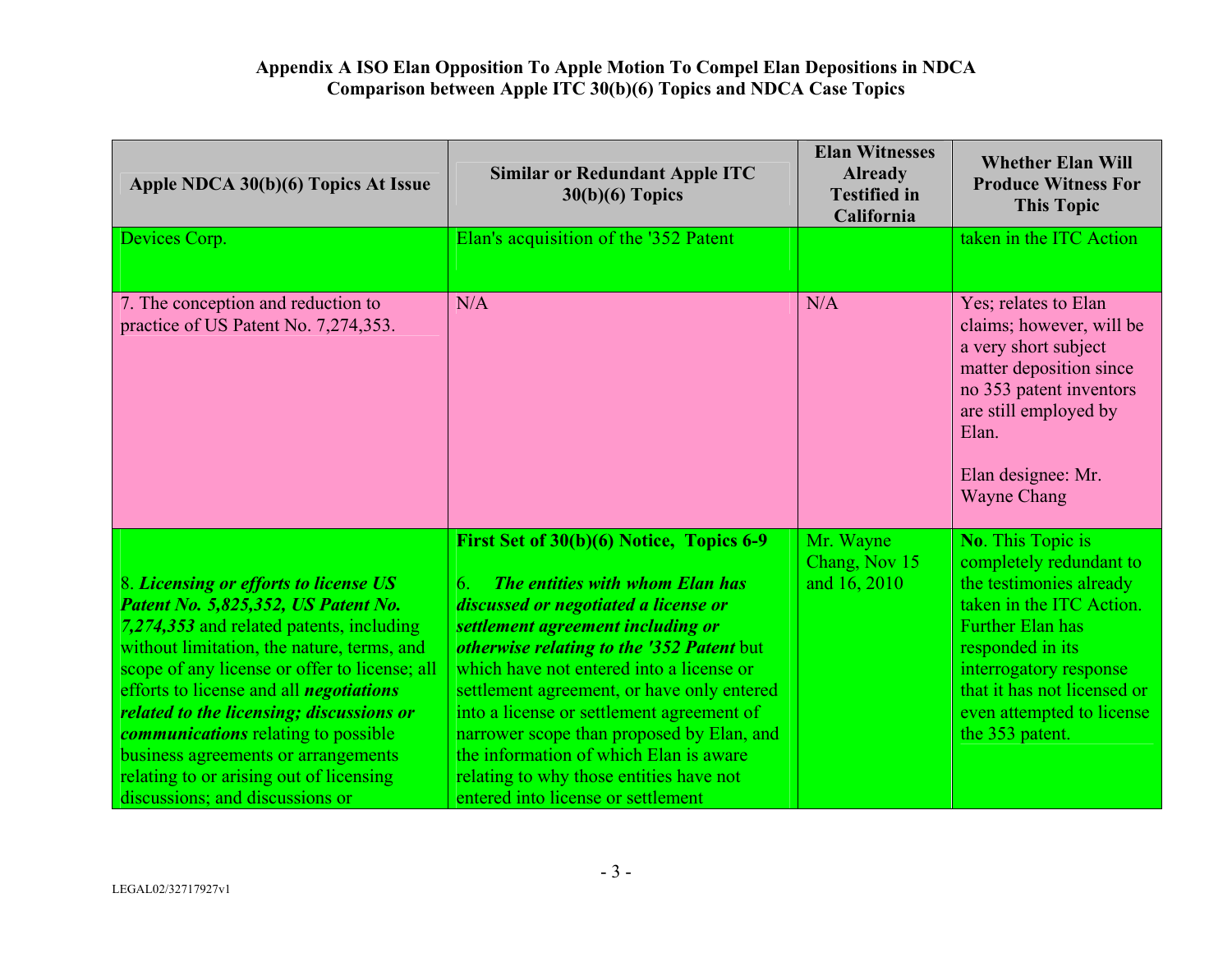| Apple NDCA 30(b)(6) Topics At Issue           | <b>Similar or Redundant Apple ITC</b><br>$30(b)(6)$ Topics                                                                                                                                                                                                                                                                                                                                                                                                                                                                                                                                                                                                                                                                                                                                                                                                        | <b>Elan Witnesses</b><br><b>Already</b><br><b>Testified in</b><br>California | <b>Whether Elan Will</b><br><b>Produce Witness For</b><br><b>This Topic</b> |
|-----------------------------------------------|-------------------------------------------------------------------------------------------------------------------------------------------------------------------------------------------------------------------------------------------------------------------------------------------------------------------------------------------------------------------------------------------------------------------------------------------------------------------------------------------------------------------------------------------------------------------------------------------------------------------------------------------------------------------------------------------------------------------------------------------------------------------------------------------------------------------------------------------------------------------|------------------------------------------------------------------------------|-----------------------------------------------------------------------------|
| communications with prospective               | agreements of the full scope proposed by                                                                                                                                                                                                                                                                                                                                                                                                                                                                                                                                                                                                                                                                                                                                                                                                                          |                                                                              |                                                                             |
| licensees, including but not limited to       | Elan.                                                                                                                                                                                                                                                                                                                                                                                                                                                                                                                                                                                                                                                                                                                                                                                                                                                             |                                                                              |                                                                             |
| demand letters, notice letters,               |                                                                                                                                                                                                                                                                                                                                                                                                                                                                                                                                                                                                                                                                                                                                                                                                                                                                   |                                                                              |                                                                             |
| <i><b>presentations and claim charts.</b></i> | Elan's communications with any<br>$7_{\scriptscriptstyle{\star}}$                                                                                                                                                                                                                                                                                                                                                                                                                                                                                                                                                                                                                                                                                                                                                                                                 |                                                                              |                                                                             |
|                                               | entity relating to asserting or enforcing the                                                                                                                                                                                                                                                                                                                                                                                                                                                                                                                                                                                                                                                                                                                                                                                                                     |                                                                              |                                                                             |
|                                               | '352 Patent or other patents in its portfolio,                                                                                                                                                                                                                                                                                                                                                                                                                                                                                                                                                                                                                                                                                                                                                                                                                    |                                                                              |                                                                             |
|                                               | including cease and desist letters and claim                                                                                                                                                                                                                                                                                                                                                                                                                                                                                                                                                                                                                                                                                                                                                                                                                      |                                                                              |                                                                             |
|                                               | charts.                                                                                                                                                                                                                                                                                                                                                                                                                                                                                                                                                                                                                                                                                                                                                                                                                                                           |                                                                              |                                                                             |
|                                               | 9 <sub>1</sub><br><b>All facts and circumstances related</b><br>to any licenses and licensing negotiations<br>(including, but not limited to, evaluating,<br>offering, requesting, pursuing, and executing<br>licenses) including or otherwise concerning<br>the '352 Patent, including, but not limited<br>to, the identity of each person involved in or<br>with knowledge of any license or licensing<br>negotiations, the facts and circumstances of<br>any license or licensing negotiations,<br>Communications made relating to licenses<br>or licensing negotiations (including<br>Communications relating to the scope,<br>infringement, validity, or enforceability of,<br>or prior art to, the '352 Patent, as well as any<br>royalty reports), the outcome of any<br>licensing negotiations, the terms of any<br>license agreements resulting from any |                                                                              |                                                                             |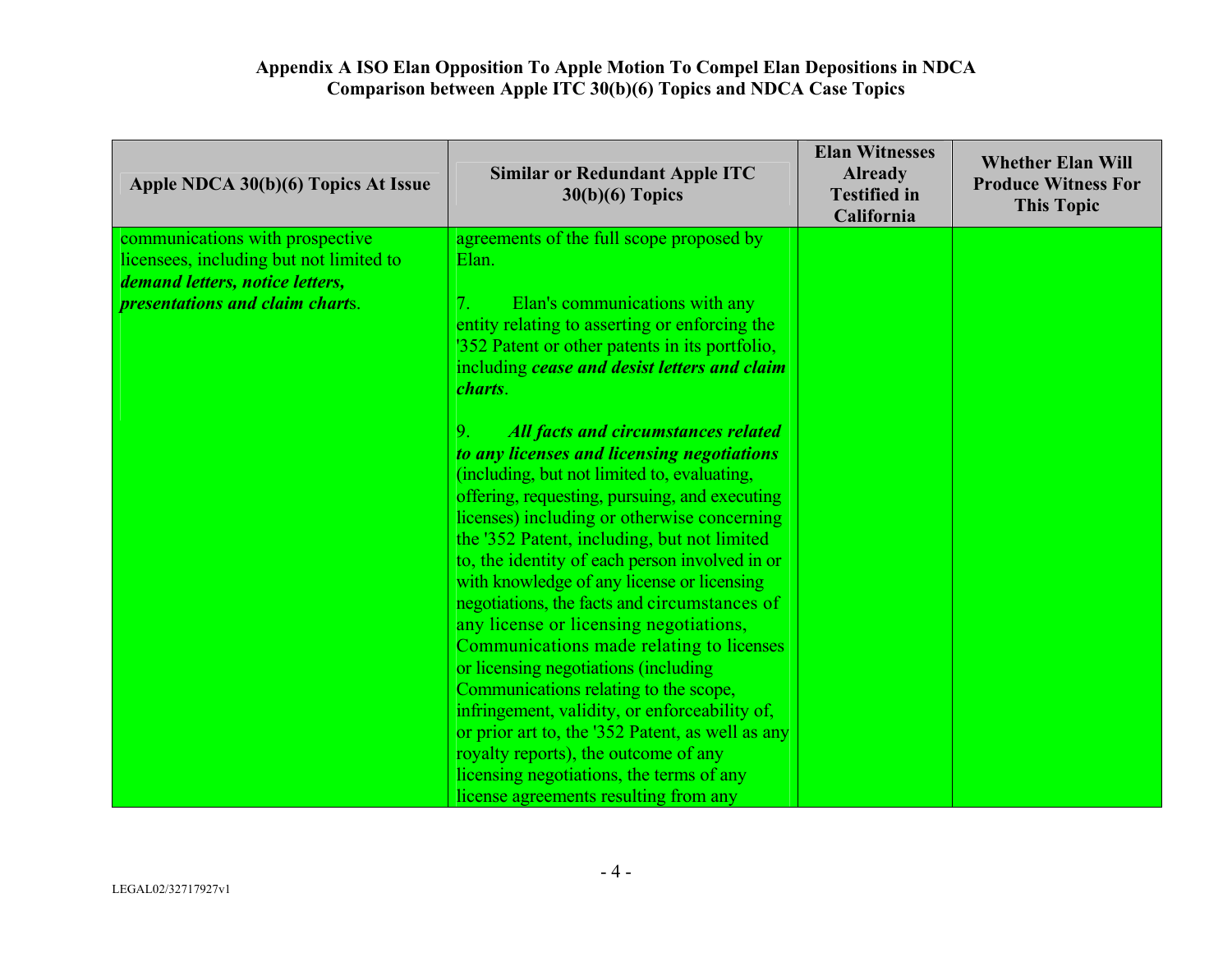| Apple NDCA 30(b)(6) Topics At Issue                                                                                                                                                        | <b>Similar or Redundant Apple ITC</b><br>$30(b)(6)$ Topics                                                                                                                                                                                                                                                                                                                                                                                                                                                                             | <b>Elan Witnesses</b><br><b>Already</b><br><b>Testified in</b><br>California | <b>Whether Elan Will</b><br><b>Produce Witness For</b><br><b>This Topic</b>                                |
|--------------------------------------------------------------------------------------------------------------------------------------------------------------------------------------------|----------------------------------------------------------------------------------------------------------------------------------------------------------------------------------------------------------------------------------------------------------------------------------------------------------------------------------------------------------------------------------------------------------------------------------------------------------------------------------------------------------------------------------------|------------------------------------------------------------------------------|------------------------------------------------------------------------------------------------------------|
|                                                                                                                                                                                            | licensing negotiations (including the name<br>and location of the licensee and the<br>amount of royalties or other type of<br>compensation paid), products licensed,<br>dates and volumes of sales of licensed<br>products, the revenue, gross margin, net<br>profit, or loss attributable to any licenses,<br>all facts related to any action Elan has<br>used to enforce any license, all facts<br>related to Elan's investments to exploit the<br>'352 Patent through licensing, and<br>Documents relating to any of the foregoing. |                                                                              |                                                                                                            |
| 9. The <i>settlement</i> of any claim relating to<br>US Patent No. 5,825,352, US Patent No.<br>7,274,353 and related patents, including<br>without limitation, settlement<br>negotiations. | See above, see also, First Set of 30(b)(6)<br><b>Topic Nos. 4, 5, 8:</b><br>Any <i>negotiations</i> related to licenses or<br>4.<br>potential licenses encompassing the '352<br>Patent.<br>5. The terms of any licenses or draft<br>licenses encompassing the '352 Patent.<br>8.<br>The settlement and license<br><i>agreements</i> between Elan and Synaptics,<br>Elan and Averatec, and Elan and Prostar,<br>the history of those agreements before and                                                                              | Mr. Wayne<br>Chang, Nov 15<br>and 16, 2010                                   | <b>No.</b> This Topic is<br>completely redundant to<br>the testimonies already<br>taken in the ITC Action. |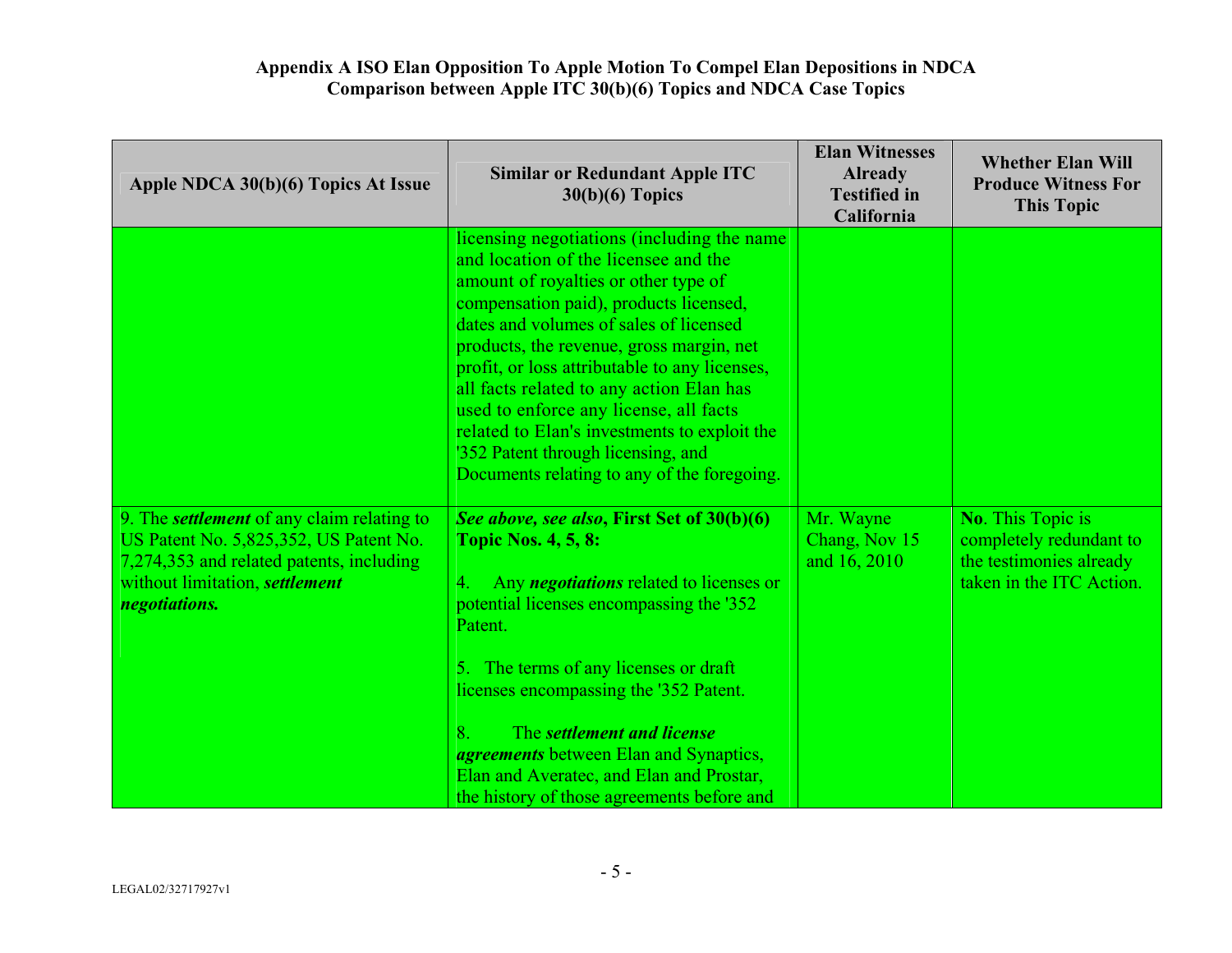| Apple NDCA 30(b)(6) Topics At Issue                                                                                                                                                                                                      | <b>Similar or Redundant Apple ITC</b><br>$30(b)(6)$ Topics                                                                                                                                                                                                                                                                                                                                       | <b>Elan Witnesses</b><br><b>Already</b><br><b>Testified in</b><br>California | <b>Whether Elan Will</b><br><b>Produce Witness For</b><br><b>This Topic</b>                                                                                                                                     |
|------------------------------------------------------------------------------------------------------------------------------------------------------------------------------------------------------------------------------------------|--------------------------------------------------------------------------------------------------------------------------------------------------------------------------------------------------------------------------------------------------------------------------------------------------------------------------------------------------------------------------------------------------|------------------------------------------------------------------------------|-----------------------------------------------------------------------------------------------------------------------------------------------------------------------------------------------------------------|
|                                                                                                                                                                                                                                          | after their execution, and any discussions or<br>efforts to renegotiate those agreements that<br>have occurred or have been proposed or that<br>Elan anticipates.                                                                                                                                                                                                                                |                                                                              |                                                                                                                                                                                                                 |
| 10. The revenues, sales, costs, profits,<br>margins, expenses and other financial<br>information for the Elan Touchpads or<br>touchscreens that have been sold or<br>offered for sale in, or imported into, the<br><b>United States.</b> | Apple 1st Set of 30(b)(6) Deposition<br>Topic No 5.<br>5. The identity and the price, cost, and any<br>other numerical valuation of touchpads<br>and touchscreens allegedly covered by the<br>'352 Patent manufactured by, for, or under<br>authorization from Elan, including the<br>relative value of these components as<br>compared to the products that contain them.                       | Mr. Ian Chung;<br>Nov. 15-16.                                                | Yes, relates to both<br>parties' claims.<br>Elan designee: Mr. Ian<br>Chung and Ms. Liling<br>Lai (limited to the<br>authentication and<br>explanation of the sales<br>spreadsheets)                            |
| 11. Elan's knowledge of Apple's alleged<br>infringement of each asserted claim of<br>US Patent No. 5,825,352 and US Patent<br>No. 7,274,353.                                                                                             | Apple 2nd 30(b)(6) Notice Topic 9:<br>Elan's efforts to identify Apple<br>9.<br>products that Elan contends infringe the<br>'352 Patent, any information or evaluation<br>gathered or considered by Elan in its<br>decision to accuse Apple of infringement,<br>any reverse engineering or tests of Apple<br>products or components performed or<br>requested by Elan, the facts, circumstances, | Mr. Wayne<br>Chang, Nov 15<br>and 16, 2010                                   | Yes, relates to Elan<br>claim; however the<br>subject matter of the<br>deposition will be short<br>and the responsive and<br>non-privileged<br>information has been<br>provided via<br>interrogatory responses. |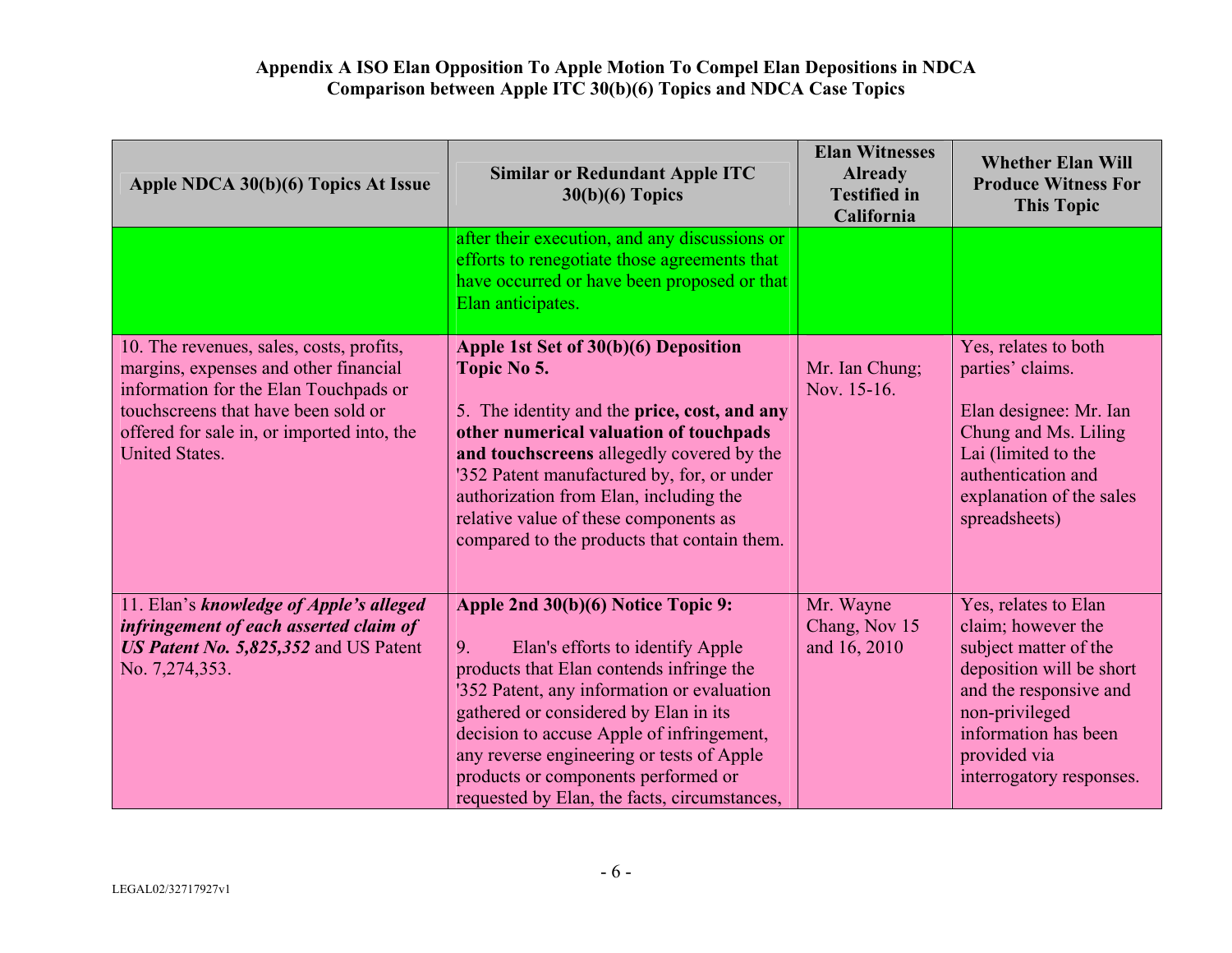| Apple NDCA 30(b)(6) Topics At Issue                                                                                                                                                                                         | <b>Similar or Redundant Apple ITC</b><br>$30(b)(6)$ Topics                                                                                                                                                                                                                                                                                                                                                                                                                                                                                                                                                                                                                                                                                                                                            | <b>Elan Witnesses</b><br><b>Already</b><br><b>Testified in</b><br>California | <b>Whether Elan Will</b><br><b>Produce Witness For</b><br><b>This Topic</b> |
|-----------------------------------------------------------------------------------------------------------------------------------------------------------------------------------------------------------------------------|-------------------------------------------------------------------------------------------------------------------------------------------------------------------------------------------------------------------------------------------------------------------------------------------------------------------------------------------------------------------------------------------------------------------------------------------------------------------------------------------------------------------------------------------------------------------------------------------------------------------------------------------------------------------------------------------------------------------------------------------------------------------------------------------------------|------------------------------------------------------------------------------|-----------------------------------------------------------------------------|
|                                                                                                                                                                                                                             | and date(s) of <b>Elan's first awareness of</b><br>Apple's alleged infringement, the identity<br>of each person who has knowledge of any<br>of the foregoing, and Documents relating to<br>any of the foregoing.                                                                                                                                                                                                                                                                                                                                                                                                                                                                                                                                                                                      |                                                                              | Elan designee: Mr.<br><b>Wayne Chang</b>                                    |
| 12. Elan's decision to bring this action<br>against Apple, including, but not limited<br>to, Elan's decision to assert each of US<br>Patent No. 5,825,352, US Patent No.<br>7,274,353 and related patents against<br>Apple. | Apple 2nd 30(b)(6) Notice Topics 9 and<br>11:<br>Elan's efforts to identify Apple<br>9.<br>products that Elan contends infringe the<br>'352 Patent, any information or evaluation<br>gathered or considered by Elan in its<br>decision to accuse Apple of infringement,<br>any reverse engineering or tests of Apple<br>products or components performed or<br>requested by Elan, the facts, circumstances,<br>and date(s) of Elan's first awareness of<br>Apple's alleged infringement, the identity of<br>each person who has knowledge of any of<br>the foregoing, and Documents relating to<br>any of the foregoing.<br>Any and all analyses or opinions<br>14.<br>conducted by, at the request of, or on behalf<br>of Elan on the validity or invalidity,<br>enforceability or unenforceability, | Same as above                                                                | Same as above                                                               |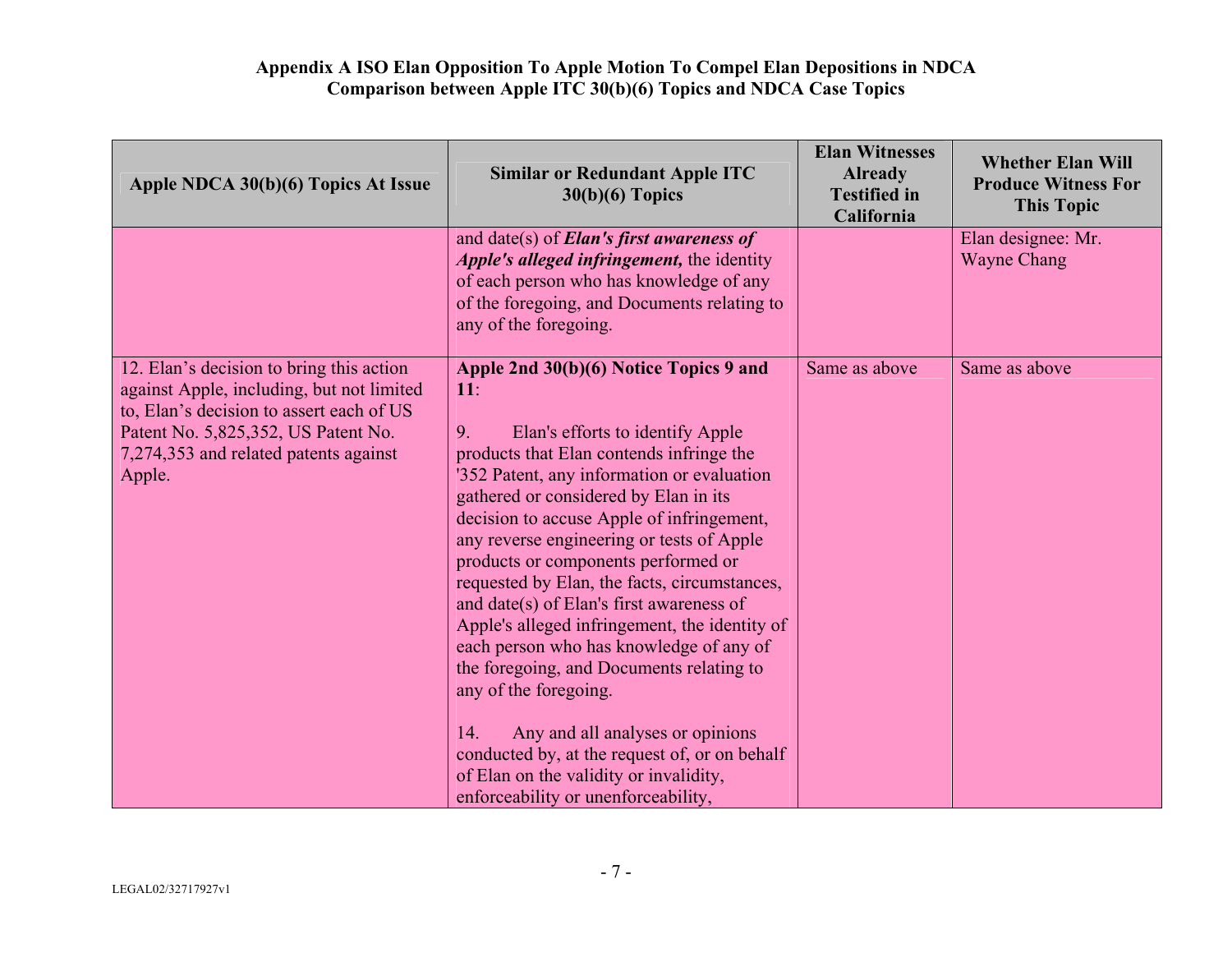| Apple NDCA 30(b)(6) Topics At Issue                                                                                                                                                                                    | <b>Similar or Redundant Apple ITC</b><br>$30(b)(6)$ Topics                                                                                                                                                                                                                                | <b>Elan Witnesses</b><br><b>Already</b><br><b>Testified in</b><br>California | <b>Whether Elan Will</b><br><b>Produce Witness For</b><br><b>This Topic</b>                                                                                                                                       |
|------------------------------------------------------------------------------------------------------------------------------------------------------------------------------------------------------------------------|-------------------------------------------------------------------------------------------------------------------------------------------------------------------------------------------------------------------------------------------------------------------------------------------|------------------------------------------------------------------------------|-------------------------------------------------------------------------------------------------------------------------------------------------------------------------------------------------------------------|
|                                                                                                                                                                                                                        | infringement or non-infringement,<br>patentability, or scope of the '352 Patent or<br>any claim thereof, including, but not limited<br>to, all advice of counsel regarding the<br>enforceability of the '352 Patent upon which<br>Elan may rely for any purpose in this<br>Investigation. |                                                                              |                                                                                                                                                                                                                   |
| 13. All efforts by or on behalf of Elan to<br>satisfy the marking requirements of 35<br>U.S.C. § 287 for each of US Patent No.<br>5,825,352, US Patent No. 7,274,353 and<br>related patents.                           | N/A                                                                                                                                                                                                                                                                                       | N/A                                                                          | Yes, relates to Elan's<br>claim; however the<br>subject matter of the<br>deposition will be short<br>and the responsive<br>information has been<br>provided via<br>interrogatory responses.<br>Elan designee: TBD |
| 14. Elan's first awareness of the Apple<br>patents-in-suit and actions taken in<br>response, including without limitation,<br>any study, investigation or analysis of the<br>Apple patents-in-suit or related patents. | N/A                                                                                                                                                                                                                                                                                       | N/A                                                                          | Yes, relates to Apple's<br>claim; the subject matter<br>of the deposition will be<br>short and the responsive<br>and non-privileged<br>information has been<br>provided via<br>interrogatory responses.           |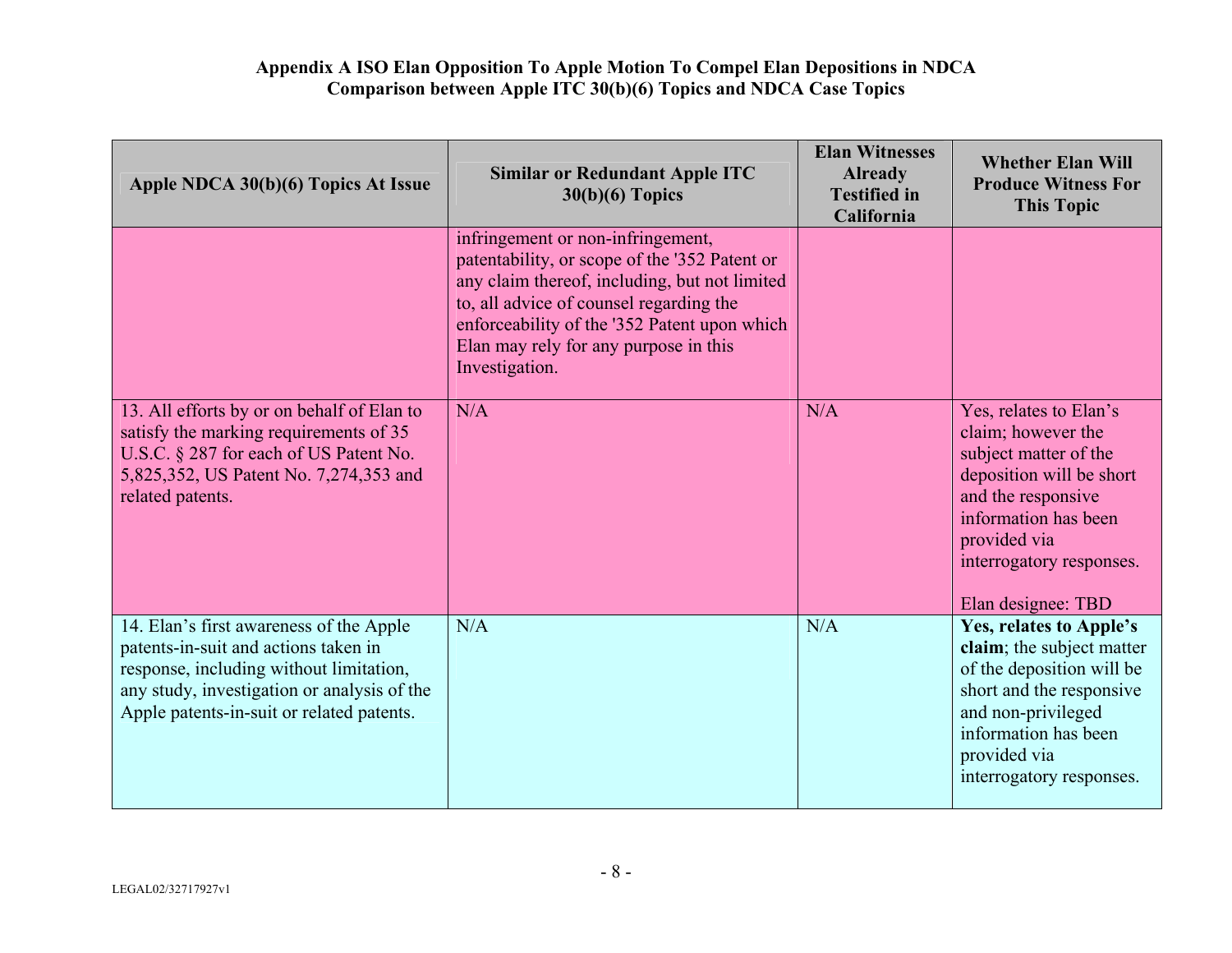| Apple NDCA 30(b)(6) Topics At Issue                                                                                                                                                                                      | <b>Similar or Redundant Apple ITC</b><br>$30(b)(6)$ Topics | <b>Elan Witnesses</b><br><b>Already</b><br><b>Testified in</b><br>California | <b>Whether Elan Will</b><br><b>Produce Witness For</b><br><b>This Topic</b>                                                                                                                                                   |
|--------------------------------------------------------------------------------------------------------------------------------------------------------------------------------------------------------------------------|------------------------------------------------------------|------------------------------------------------------------------------------|-------------------------------------------------------------------------------------------------------------------------------------------------------------------------------------------------------------------------------|
|                                                                                                                                                                                                                          |                                                            |                                                                              | Elan designee: Mr.<br>Wayne Chang                                                                                                                                                                                             |
| 15. The demonstration, use, and identity<br>of Elan products and literature shown,<br>displayed and/or demonstrated at<br>tradeshows or conferences in the United<br>States, including without limitation, CES.          | N/A                                                        | N/A                                                                          | Yes, relates to Apple's<br>claim; the subject matter<br>of the deposition will be<br>short and the responsive<br>and non-privileged<br>information has been<br>provided via<br>interrogatory responses.<br>Elan designee: TBD |
| 16. All indemnity agreements in which<br>Elan has an indemnity obligation to<br>another party related to patent<br>infringement in the United States,<br>including without limitation, for the Apple<br>patents-in-suit. | N/A                                                        | N/A                                                                          | <b>Yes, relates to Apple</b><br>claims.<br>Elan designee: Mr.<br>Wayne Chang                                                                                                                                                  |
| 17. Elan's use or reference to Apple,<br>Apple products or Apple patents in the<br>sales and marketing of Elan products.                                                                                                 | N/A                                                        | N/A                                                                          | <b>Yes, relates to Apple</b><br>claims.<br>Elan designee: Mr.<br>Wayne Chang                                                                                                                                                  |
| 18. Communications or contacts with<br>existing or potential customers regarding<br>Apple products or Apple patents.                                                                                                     | N/A                                                        | N/A                                                                          | Yes, relates to Apple<br>claims.                                                                                                                                                                                              |